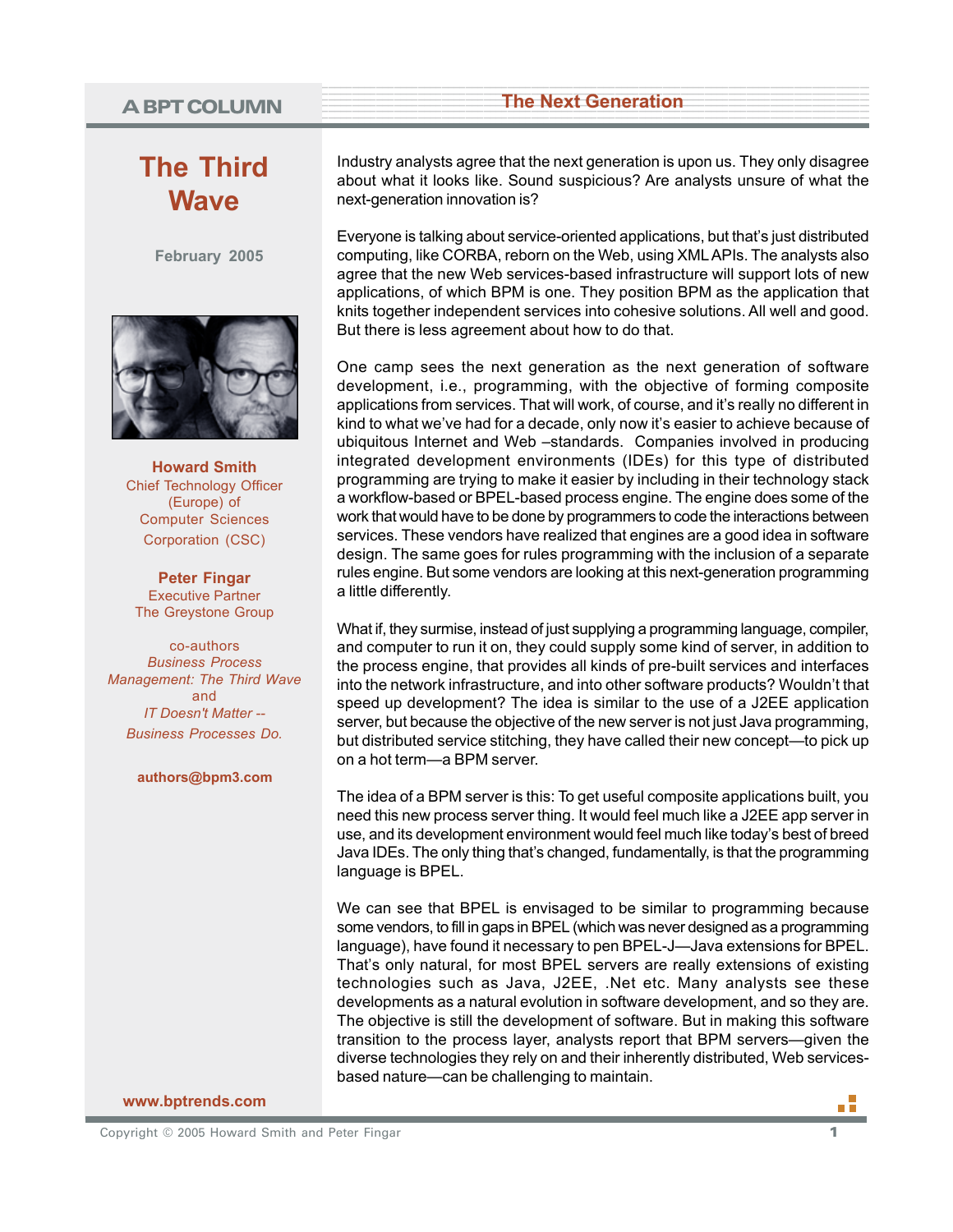#### **The Third Wave**

**by Howard Smith and Peter Fingar**

**February 2005**

Analysts point out, correctly, that performance of BPM servers will be a concern in very high volume scenarios, and this is borne out in practice. Some question whether these BPEL-programming servers will ever be as resilient as Java or C# programming environments have become. At the very least, it will take some time (years) before they are as good. Look at how long it took J2EE to mature. Some say there are still issues in the Java development space. Looking at these BPM server products, and all the different pieces of technology required to make them work, is there a better architecture? After all, new BPEL-programming IDEs and their underlying servers are trying to do something very complex. Developing a composite app from multiple distributed Web services is not the same as developing a piece of single-threaded Java code. Processes cross systems, many services, run for hours, days, or weeks, implement complex rules, interact with people, and more. And, they must provide processes that are persistent and transactional. Making all this work reliably is a formidable undertaking both for the vendor, and the programmer. Just look at what is happening underneath: messages flying about, distributed transactions, data transformation, service invocation via complex APIs into other applications, and the like.

To make it easier for the developer of today's next-generation distributed programming servers, the vendors are adding graphical development tools and simple notations. The idea is that a simple notation, a diagram, can specify both individual services and specify their interactions to create a business process.

Most of you will now have seen a BPEL-style process-programming tool. And vendors, knowing how complex this is to support, are using different approaches to turning those BPEL diagrams into real code. Some convert the diagrams to Java and then rely on the Java virtual machine for execution, or the equivalent in .Net. The program then executes like any other program. Other vendors embed a process engine, as we mentioned earlier. Here, portability is a real issue, given the fact that there is no reference architecture for these products. They are very different from one another, with vendors trying to extend their existing technology in the best way they see fit to achieve what the business needs, a simple approach to creating and deploying new business functionality. It's very early for such a reference architecture to appear, because even the core standards involved, such as BPEL, have not yet been standardized. And BPEL servers are more complex than application servers because the latter have not had to address long-running transactions associated with processes. It is these advanced forms of functionality that BPEL servers will have to tackle, and we have no doubt they will. But, let's not forget that viewing the world of technology in terms of technical transactions may not reflect the types of transactions needed in a world where long-running persistent processes are the norm—in fact, where the process itself can be considered a kind of transaction whose impact needs to be considered in the round.

Many of the problems with BPEL BPM servers will be solved, of course, and higher level programming via BPEL, on top of Java etc., will emerge in a rock solid form. But we should not expect this too soon. Indeed, in a cursory look at the technical complexity of combining services provided by diverse software to create composite applications, analysts have noted that today's BPEL servers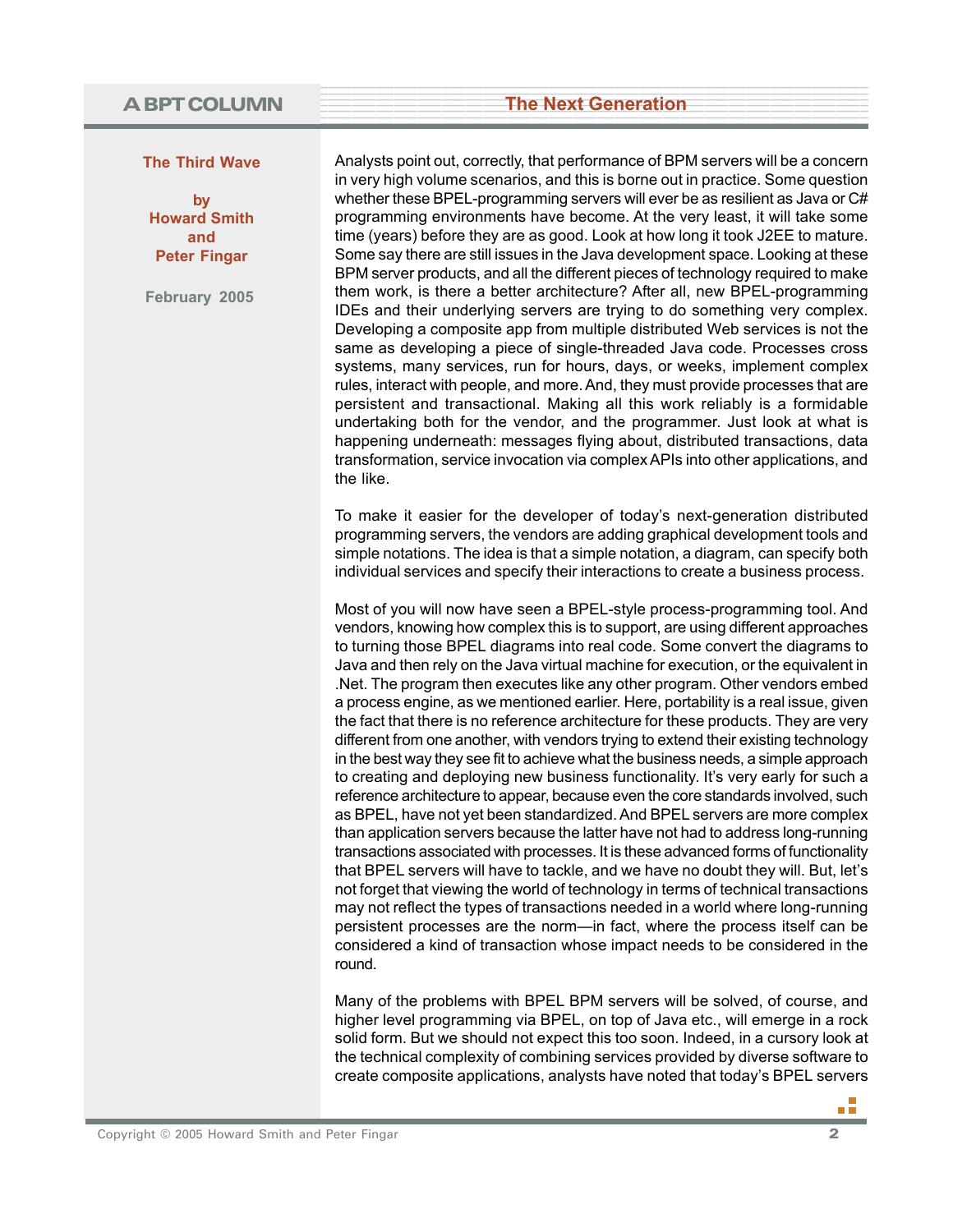#### **The Third Wave**

**by Howard Smith and Peter Fingar**

**February 2005**

must still be regarded as a form of specialized programming that preserves the dependence on technicians for process change. There is no doubt about this. But what if there was a better way to achieve the same result?

Analysts point out that unless the BPEL engine is very smart indeed, and unless development patterns are provided to the programmer in advance to cover complex tasks, such development tools will not be able to provide the required performance and productivity to cover even typical processes, such as workflow. Workflow, of course, has been around for a decade or more in business. Is it realistic for BPEL servers to be programmed to perform as a best of breed workflow implementation? For most, the BPEL implementation, being extensions of existing technology, simply won't be up to the job. Try writing the logic of a workflow engine in BPEL and see what we mean.

So to get around this limitation in the implementation of BPEL engines<sup>1</sup>, some BPEL-server vendors are considering the inclusion, in their product, of a separate "workflow" engine. This engine, an addition to the BPEL engine, is required to make up for the fact that the BPEL-engine itself cannot support the required performance of the complex BPEL patterns required to emulate workflows. For example, concurrency is a real challenge. If any of you have seen a BPEL model of even simple workflow, then you will know that the concurrency requirements are extreme, to say the least. If one then takes into account the functionality of modern process tools, designed for business people, that extend workflow into new rich models that support coordination, negotiation, commitments and many other forms of person-to-person interaction, we must express extreme scepticism that a typical BPEL-process-orchestration approach is likely to be able to replicate those solutions. Indeed, even using a high-end workflow engine, let alone a low level BPEL-engine, these advanced processes cannot be easily replicated and would take, if attempted, a year or two of development. Put simply, most BPEL engines, based on what we have seen, won't have a high enough performance in the near term to replicate existing workflow and collaboration technologies. The BPEL process models to execute today's sophisticated workflow, negotiation and commitment processes across connected loops of interaction among multiple user roels will be too complex for today's first-generation BPEL implementations. Indeed, emulating such functionality is so ambitious that, for many vendors, it doesn't even figure in their product roadmap. Buyer beware: A tick in the BPEL support box may not mean the product is a BPMS.

Thus, it is our conjecture that, over the next years, we will witness a divide forming between those vendors who are primarily focused on programming metaphors and those who are focused on enabling business people to manage their own processes. Indeed, this is already happening.

While the infrastructure vendors will perceive the business-oriented BPM tools as "just applications," business people will nevertheless find great value in them. And while the business-oriented BPM tools will never be general-purpose programming environments, the business will not care. They did not care that a spreadsheet could not solve differential equations; they got on and built needed<br>
<sup>1</sup> Not necessarily a limitation in the BPEL<br>
<sup>1</sup> Not necessarily a limitation in the BPEL

language itself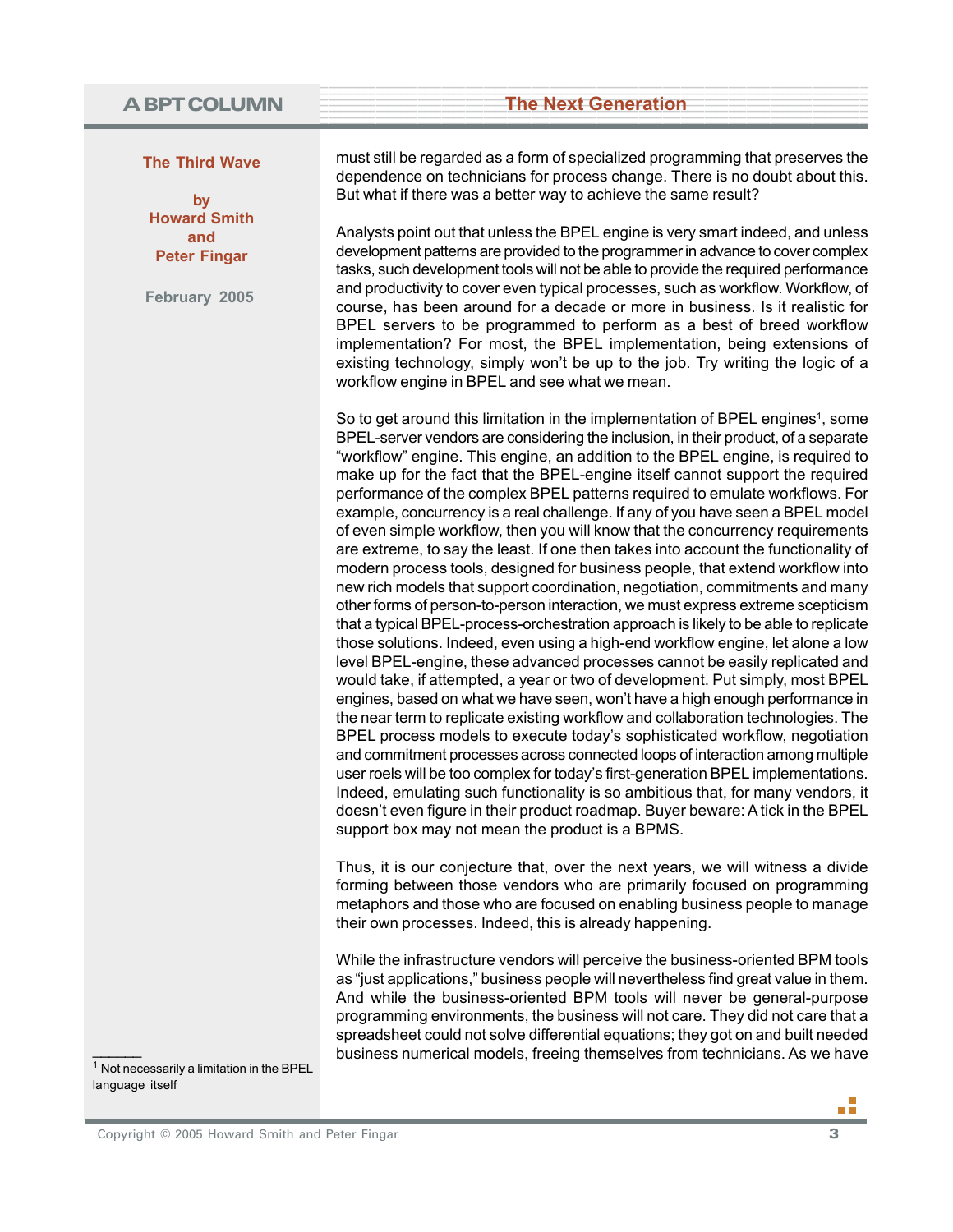#### **The Third Wave**

**by Howard Smith and Peter Fingar**

**February 2005**

written before, there is a symbiotic relationship emerging between the businessoriented BPM applications and the infrastructure of Web services.

Whereas it is theoretically viable to build any application in any environment, including using a BPEL-based programming server, some ways of building the solution will be easier than others, and many companies will choose to acquire an application, rather than build it. That application is BPM. Also, let's be clear. BPEL-programming servers, like J2EE, are designed to support the development of solutions, rather than *be* the solution. In fact, a business-oriented BPM solution could itself be developed on one of these new BPEL servers. Indeed, we suspect this is what is happening. Today, the large vendors who are beginning to supply BPEL-IDEs and the associated process servers, will tomorrow offer, based on them, a full blown business-oriented BPM solution that can be used directly by business people. They do not expect BPEL to be used by business people today. They intend to build on

their server designed for programmers to create the business-friendly solutions of tomorrow.

But what if there were another possibility?

We have written much about the possibility for a BPMS. A BPMS is not a BPEL server. The very processes that the BPEL-based programmers want to produce can be described in another way, not using programming, but by using clean, simple, algebraic forms. These forms, called pi calculus processes, can be managed as data on a platform designed for the purpose.

Just as an ERP system is rock solid because of its underlying data model, so a BPMS can have a rock solid underpinning. Just as a spreadsheet is rock solid because it has a finite state machine so can a BPMS be rock solid. And by adopting the science of processes, many technical issues associated with producing a reliable process management system evaporate. RDBMS designers learned this a long time ago. Once this science is appreciated, new options arise. For example, it is possible to build not just a way to program such processes, but to manage them before, during, and after execution. Workflow management system designers also understood this two decades ago, and have been trying to impress upon the industry and their customers the power of the approach to development practices ever since. Everyone knows that with a good workflow product, deploying a new flow is more like a configuration activity than it is development. Now, those same ideas can play a greater role in complete systems design, since, unlike workflows, processes are not limited to information flow, but extend to calculations, data manipulation, and more. Processes, in this sense, can be represented and executed, and products to enable their management can emerge, as occurred with data. For companies don't just want process development that use BPEL, they want a capability to manage all processes, however developed, as business assets, as they do with data today, using the RDBMS. The BPMS is our name for such a platform.

While the BPMS is compliant with BPEL-standards where it touches the infrastructure to invoke services—including other applications, etc., the BPMS, like an RDBMS, can expose to the business, reliable tools for top-down process design. And a BPMS is compliant with many other standards internally, so that,

пĦ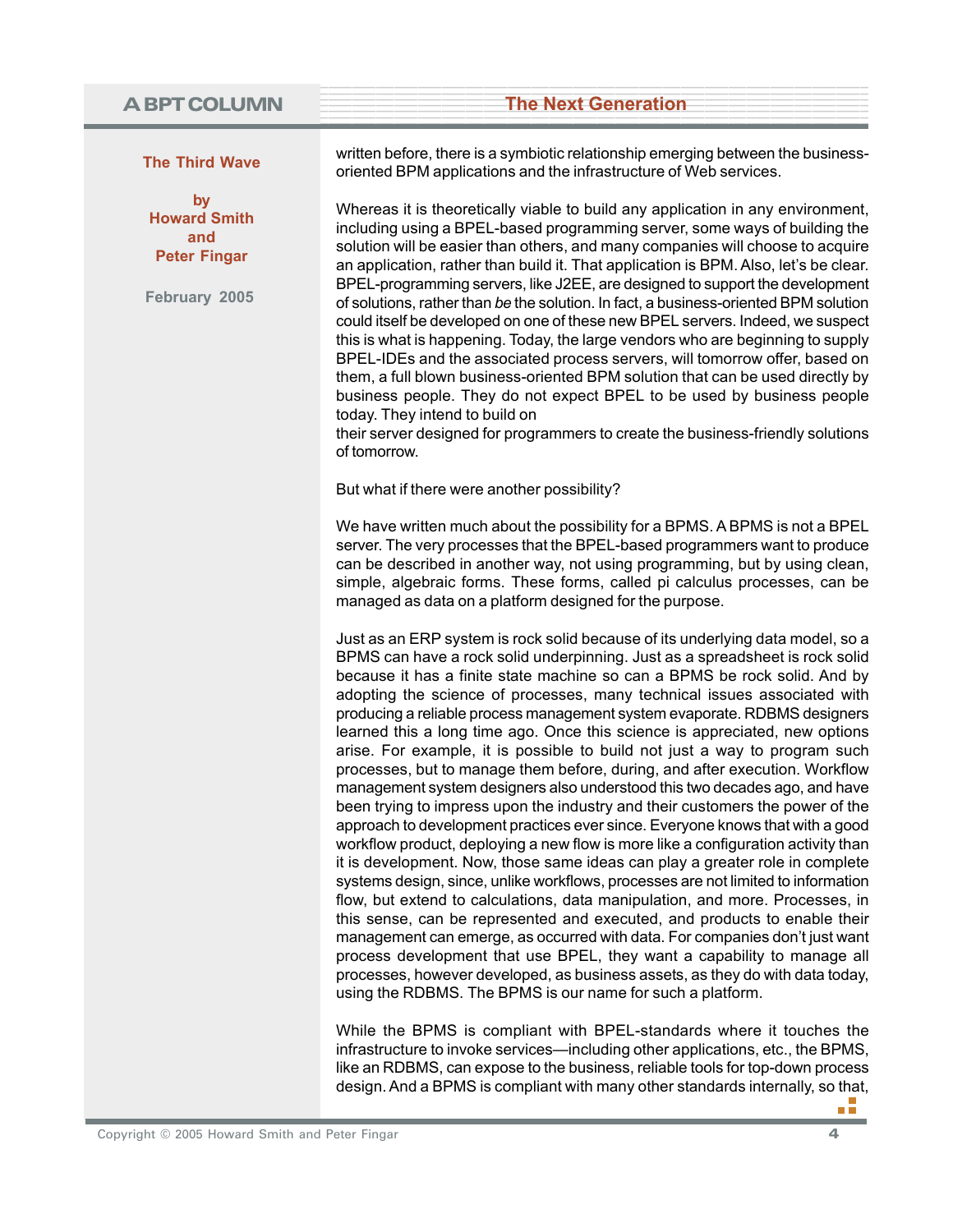#### **The Third Wave**

**by Howard Smith and Peter Fingar**

**February 2005**

for example, if one wished to use a different rules engine or security server to the one provided with the BPMS, they could be interchanged. Thus, the BPMS is more of a *capability*, or a *platform*, than an IDE for software development. A BPMS is more like an RDBMS in use than a J2EE application development server.

So while a BPMS is a new and different approach to a BPEL-server, and while it may not be used for all programming tasks, as far as the business is concerned, its discrete process model is sufficient and, with its process management capabilities, it serves business needs more fully than just as a new way to develop code. Indeed, some analysts are beginning to see that the BPMS is an important contribution to the development of the reference architecture for that "next generation" that the analysts say is here. For what is at stake is whether the "next generation" is just a new way to develop distributed software processes, or a new platform for business process management. Such a capability differs from a programming server in many ways. The primary role of a programming environment is to create new programs. While a BPMS can be used to create new processes, it will often be used to describe existing processes in the business environment so as to bring them under management, just as an RDBMS is used to define a consolidated data model. So when IT industry analysts talk about the "next generation," not only do they disagree on details associated with the next generation of distributed programming, they may have missed or have chosen to omit this other possibility, a BPMS.

There will, of course, also *be* a next level of programming. After all, until BPML, and now BPEL, we had no way to describe, in a language script, distributed processing. We could describe single computing threads, using Java, C++ or other similar languages, but once those programs sent messages to each other we could only stand and watch. We had no way to describe the end-to-end business process, let alone, manage it. Now, with a BPMS, we can do those things, and let the BPMS do the wiring up of what is required to make it happen. The BPMS turns process design (not programming) models into implementations via a single step: deployment on the BPMS.

The BPMS is a significant *innovation,* whereas, IT analysts report some implementations of BPEL (which may be marketed as BPM) to be an *evolution* of programming. Analysts looking for the next generation won't find it in evolutions of programming and would do better to look towards the pi calculus: a genuine revolution in computer science.

The BPMS is an innovation in the same sense that the RDBMS was an innovation. It changes the game, enabling new business-led functionality and freeing business people from further dependence on programmers. Now that the BPMS exists, programmers and technicians need not see every problem as a programming problem. IT service providers now have the option to acquire and implement a BPMS capability in the enterprise, and to deliver a process management *service* to process owners, just as they deliver an email *service* today. Indeed, technicians who understand this possibility welcome it, for it allows them to delight their business sponsors. The CIO with a BPMS reduces process development to deployment time and resource costs dramatically. By doing so, IT staff can